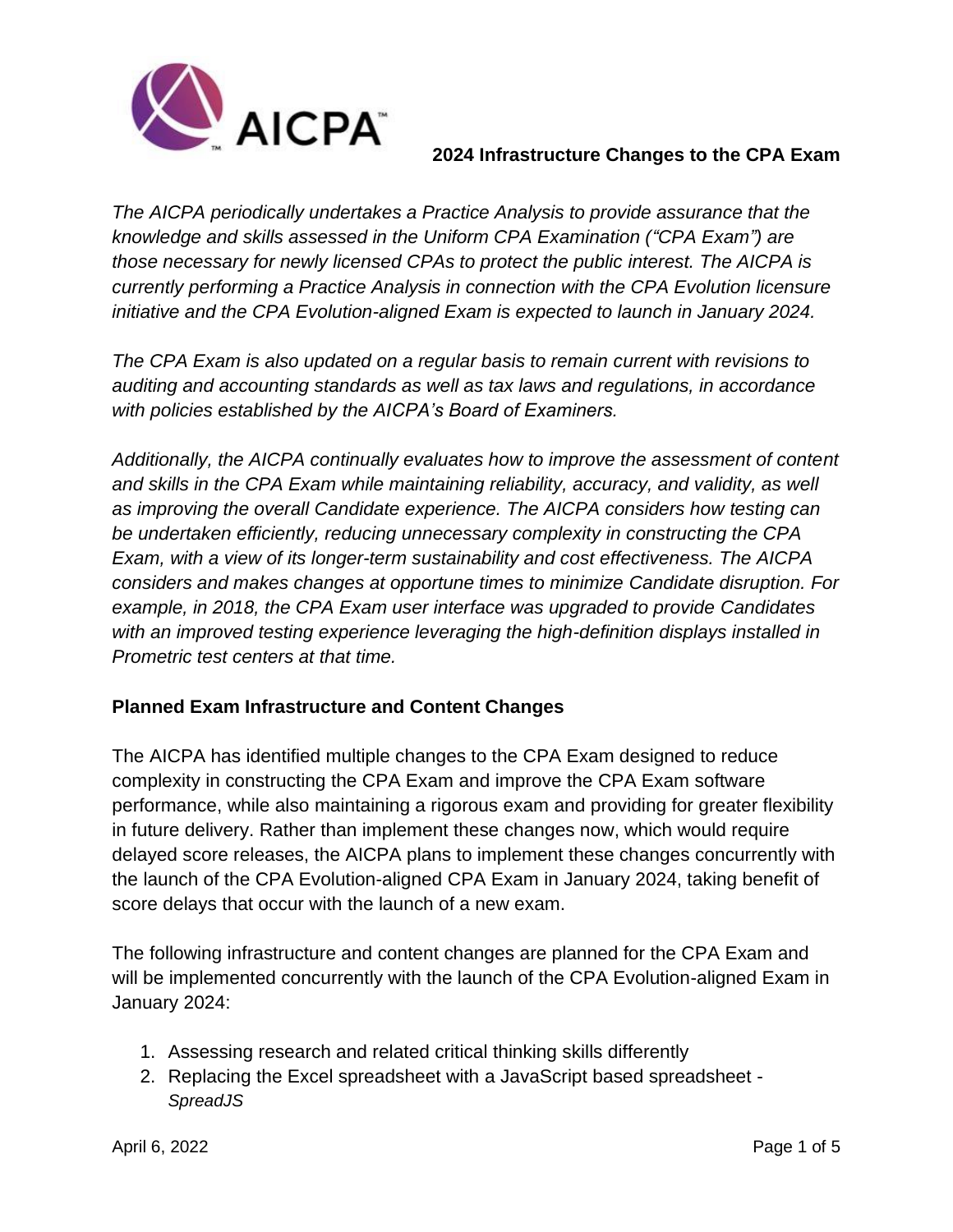

- 3. Removing the Written Communication Task (essay question)
- 4. Eliminating Multistage adaptive testing in the multiple-choice question testlets

The AICPA also plans to consolidate the four CPA Exam Sample Tests (one for each CPA Exam section) into a single Sample Test. This change will occur between July and October 2023 for the existing CPA Exam Sample Test as well as the CPA Evolutionaligned Sample Test.

Each of these changes is discussed in further detail below.

# **Assessing Research and Related Critical Thinking Skills Differently**

Recent research conducted by the AICPA suggests the shift of assessment from basic research skills to research application, analysis and problem solving. A research taskbased simulation (research TBS) will be introduced that will provide an assessment of research and critical thinking skills.

The current research question format focuses solely on search, determining the appropriate citation in the professional literature (AuthLit) based on a narrow technical question. The research TBS assesses a Candidate's ability to:

- identify an issue,
- consider and analyze facts and multiple excerpts of the AuthLit provided in accompanying exhibits, and
- determine the appropriate response.

The research TBS will include multiple responses, some of which will go beyond research and into problem solving. Eliminating the current research question format will also permit removal of the AuthLit library<sup>1</sup> from the CPA Exam which will reduce exam restarts, reduce Candidate complaints over the functionality of the AuthLit search features, and provide greater flexibility with future delivery of the CPA Exam.

<sup>&</sup>lt;sup>1</sup> The AuthLit library currently included in the Exam software includes the AICPA Professional Standards, the PCAOB Auditing Standards, the FASB Accounting Standards Codification, and the IRS Internal Revenue Code.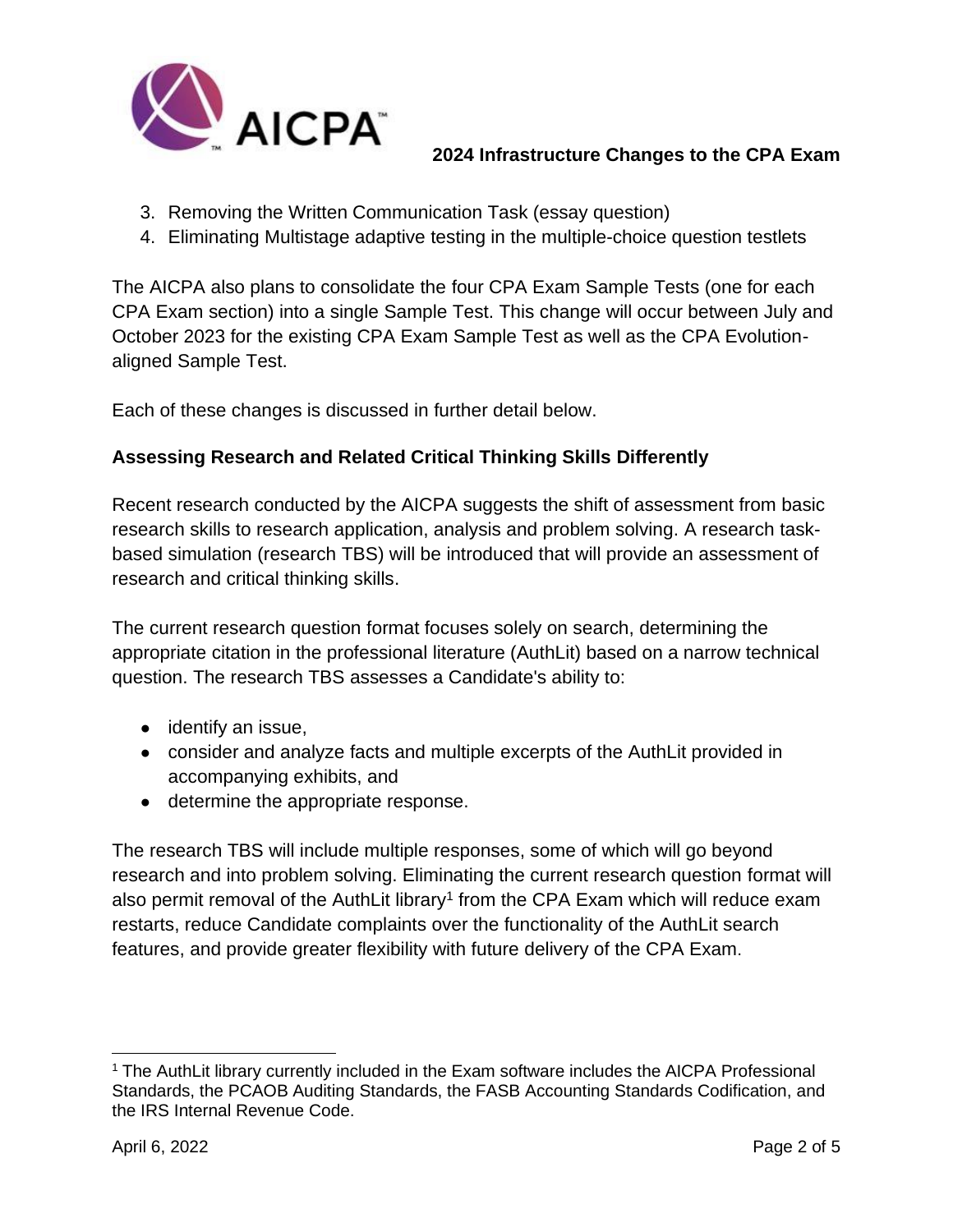

## **Replacing the Excel spreadsheet with a JavaScript based spreadsheet -** *SpreadJS*

The current spreadsheet used in the CPA Exam - Microsoft Excel 2016 ®, desktop version - will be replaced with SpreadJS, a JavaScript-based spreadsheet developed by GrapeCity. Excel is available for candidates to use as a scratch spreadsheet to support calculations. The CPA Exam does not assess a Candidates ability to use Excel and the use of the application is not required to solve questions on the CPA Exam. Candidates are also provided on-screen and handheld calculators.

It is acknowledged that Excel is ubiquitously used by firms and their clients. Excel is designed to support collaboration across systems, networks, and the internet. The CPA Exam must operate in a secure and stable environment, requiring various Excel features and functionality to be locked down and unavailable to Candidates. From a Candidate's perspective, the effect of these lockdowns is so severe that many Candidates comment either (i) Excel is not working properly, or (ii) they do not even recognize the spreadsheet is Excel. While the preference would be to continue to use Excel, it has significant challenges from security, performance, and future-adaptability perspectives. Additionally, continued use of Excel will not be technologically possible when the CPA Exam test delivery provider and the AICPA move to a cloud-based infrastructure.

SpreadJS has many features and functionality similar to Excel. SpreadJS provides Candidates spreadsheet features and functionality that will support its use as a scratch spreadsheet. While SpreadJS will require limited security lockdowns and some Candidates may continue to be frustrated that they do not have a fully featured Excel spreadsheet available during their Exam, SpreadJS should provide an overall improved Candidate experience by reducing exam restart rates.

Sample Test users currently must access their own version of Excel, so Candidates are unable to replicate the actual CPA Exam experience with Excel lockdowns. The CPA Exam version of SpreadJS will be accessible in our Sample Test beginning in the third quarter of 2023 enabling Candidates to practice with it in advance of their Exam. Candidates will be strongly encouraged to access the Sample Test to become familiar with the features and functionality of SpreadJS prior to their testing experience. Additionally, guidance will be provided on the AICPA's CPA Exam website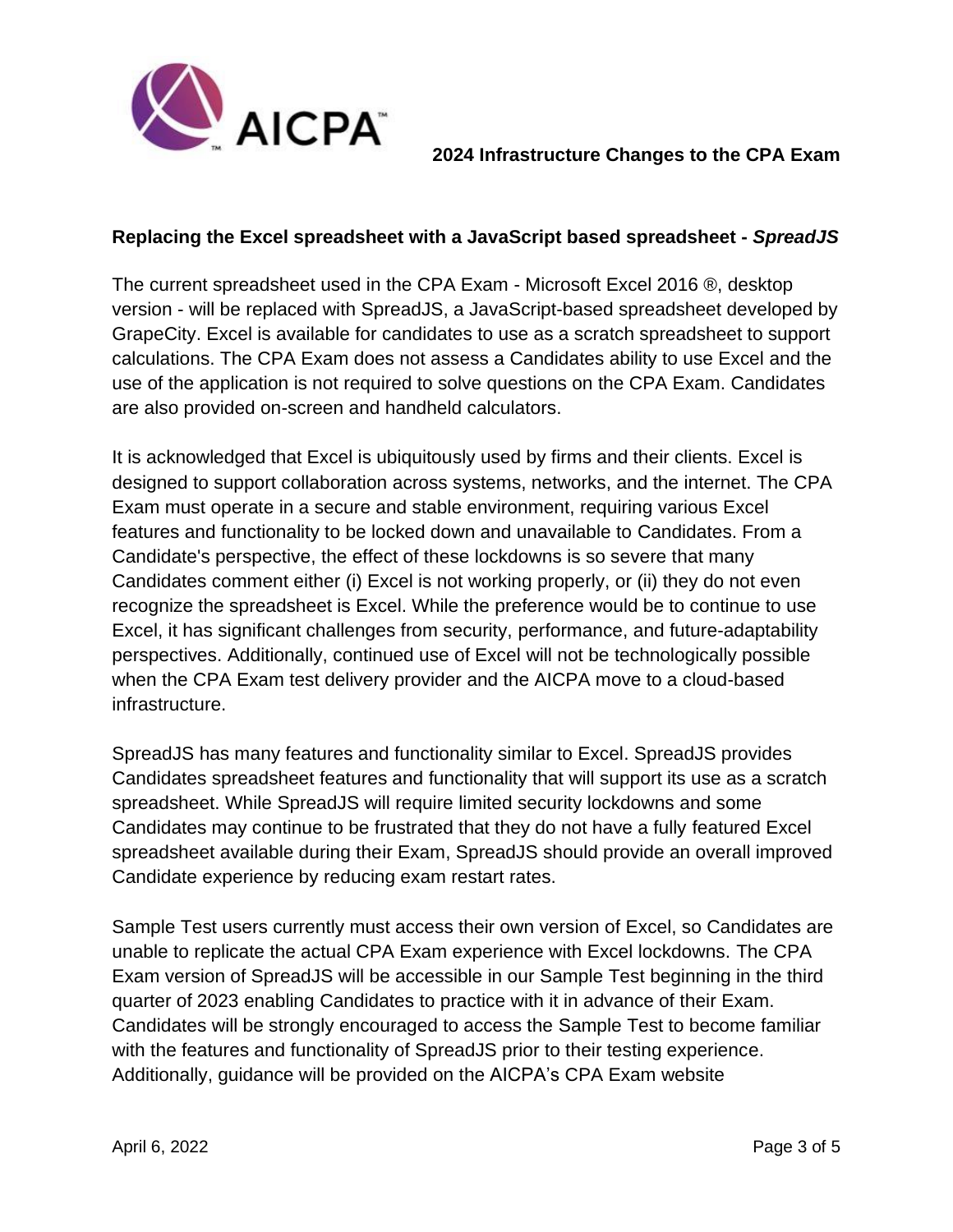

[www.aicpa.org/cpaexam](http://www.aicpa.org/cpaexam) (the website) highlighting the more significant differences between Excel and SpreadJS.

#### **Removing the Written Communication Task (essay question)**

The Written Communication question (WC) will be removed from the CPA Exam for multiple reasons, including but not limited to:

- Eliminating the WC releases CPA Exam "real estate" for the assessment of increasingly relevant and important knowledge and skills.
- The WC does not provide an assessment of the content accuracy of the written responses; it is focused solely on the measurement of writing ability.
- Eliminating the WC removes the delay in reporting related scores.
- The assessment value of the WC items is extremely limited and does not support the ongoing cost of the development and administration of the WC items.

Feedback from the previous Practice Analysis indicates that stakeholders want Candidates to not only be able to communicate well, but also accurately. However, the current WC is only testing whether Candidates can communicate clearly, without scoring them on the technical accuracy of their responses. When the WC was implemented, it was expected that the automated scoring of an essay response would soon be able to assess both effective and accurate writing. Research into the automated scoring of an essay has not advanced as expected.

#### **Removal of Multistage adaptive testing in the multiple-choice question testlets**

Multistage adaptive testing (MST) will be eliminated and replaced with a linear test design. This change will simplify assembly of the CPA Exam and provide greater flexibility in the alignment of the CPA Exam driver software in the future.

The current structure of the CPA Exam within the multiple-choice question (MCQ) component includes a two-stage adaptive design. All Candidates first receive a medium-difficulty MCQ testlet and then, based upon their scores, are routed to either another medium-level testlet or a difficult-level testlet.

MST was implemented into the CPA Exam with its computerization in 2004. At the time, there were many more MCQs and they accounted for a greater percentage of a Candidate's score. From 2004 - 2017, there were three MCQ testlets per exam. In 2011, the CPA Exam saw increased weight given to task-based simulations and the assessment of higher-order skills. In 2017, the number of MCQs was further reduced